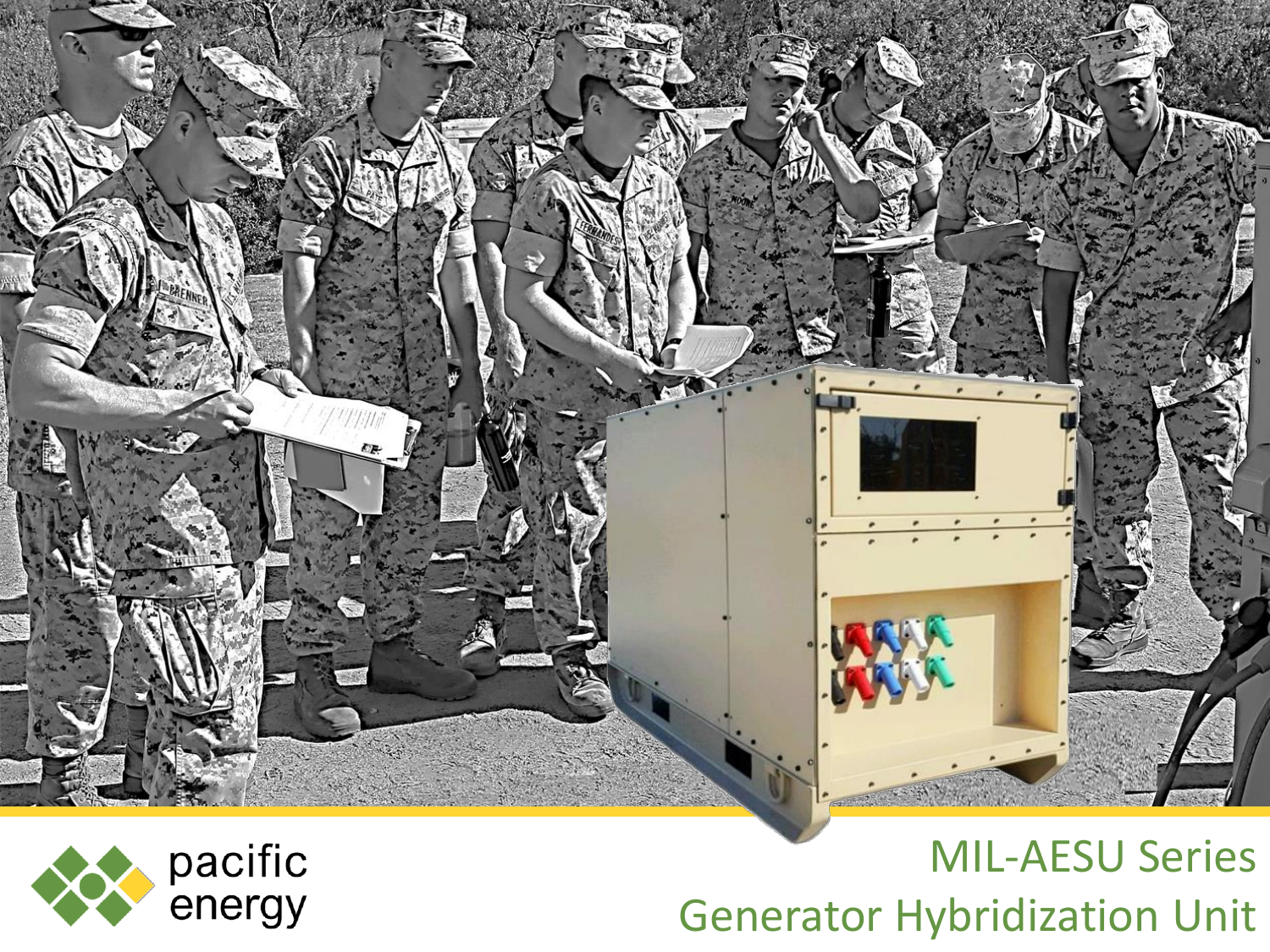## **info@pacificenergyinc.com**

## **MIL -AESU Series**



- Plug-and-Play
- **Multiple Energy Source Hybridization**
- **Up to 70% in Fuel Savings\***
- **Up to 70% Emission Reduction**
- **Voltage Stabilization to 1%**
- **3 Phase AC 120/208 & 1 Phase AC120/240**
- **Easy-to-Use Interface**
- **No Noise**
- **\*: dependent on user's load factor**



Pacific Energy's MIL -AESU is the most advanced hybridization unit of its category. It is fully optimized to deliver quiet, safe, and most reliable, uninterrupted high -quality power in the smallest package with maximum fuel savings.

This AESU system consists of an energy storage system (1 or more battery packs depending on the application) controlled and managed by Pacific Energy's proprietary suite of power electronics devices which include an exhaustive battery management system (BMS), a high -efficiency broadband SiC based inverter and an intelligent power control management unit (IPCM™) for high and low -level controls of the energy storage system. The AESU can either operate in Generator Hybridization mode or UPS Mode, as follows:

**Generator Hybridization mode** is to manage the generator in the most efficient way possible. The operation would begin with the charging of the batteries. Once the batteries are fully charged, the generator is turned off automatically, and the load would be served entirely by the energy storage system. During this mode, the generator runs at or near its rated output when runtime is the most fuel -efficient and less polluting. The other benefits are extending noise -free period, prolonged generator lifetime, and maintenance cost cuts.

**UPS mode** is to operate the unit in parallel with generators, to instantly provide back -up power to all critical loads. The installation is the same for each mode; however, in the UPS mode, the battery is always kept at 100% capacity until loss of power from generating source.

- PV DIESEL HYBRID MICROGRID
- DIESEL GENSET HYBRIDIZATION
- UPS
- STANDALONE OR NETWORK

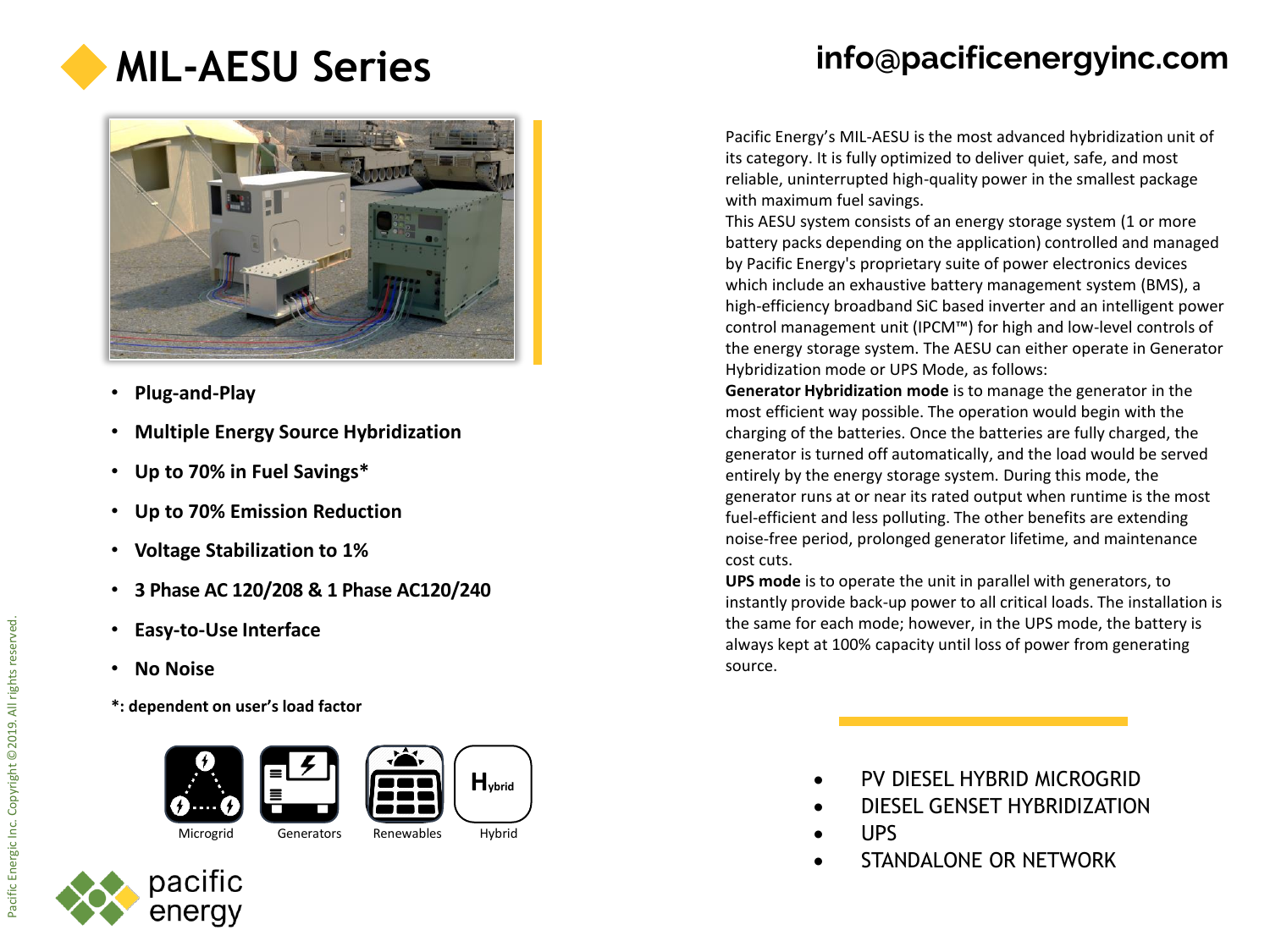

#### **info@pacificenergyinc.com**

#### **AESU System Block Diagram**



The MIL-AESU is positioned between the generator and the load. It allows the generator to operate at its rated output without any interruption, reducing noise and minimizing toxic emissions while providing reliable and efficient energy. PV solar arrays directly connect into the unit. Photovoltaic power generation is optimized with an MPPT charge controller, extending the use of the energy storage system, reducing generator runtime.



| . <u>.</u>                                                                                                                                                                                                                                                    |                                                                                                                                                             |            |      |            |                 |
|---------------------------------------------------------------------------------------------------------------------------------------------------------------------------------------------------------------------------------------------------------------|-------------------------------------------------------------------------------------------------------------------------------------------------------------|------------|------|------------|-----------------|
| <b>Storage Capacity</b>                                                                                                                                                                                                                                       | $5 - 30$                                                                                                                                                    |            |      | kWh        |                 |
| Maximum Power Output*                                                                                                                                                                                                                                         | 60                                                                                                                                                          |            | kW   |            |                 |
| Rated Diesel Generator                                                                                                                                                                                                                                        | 10, 30, 60                                                                                                                                                  |            | kW   |            |                 |
| Weight                                                                                                                                                                                                                                                        | 771                                                                                                                                                         |            | kg   |            |                 |
|                                                                                                                                                                                                                                                               | 2700                                                                                                                                                        |            | Lbs. |            |                 |
|                                                                                                                                                                                                                                                               | 0.91x1.82x1.22                                                                                                                                              |            | m    |            |                 |
| Width x Length x Height                                                                                                                                                                                                                                       | 36 x 72 x 48                                                                                                                                                |            |      | in         |                 |
| <b>AC Gen. Input Voltage</b>                                                                                                                                                                                                                                  | 3 & AC 120/208V<br>and                                                                                                                                      |            |      |            | 1 & AC 120/240V |
| Monitors                                                                                                                                                                                                                                                      | Voltage .Currents .Frequency .State of Charge (SOC)                                                                                                         |            |      |            |                 |
| <b>Safety Features</b>                                                                                                                                                                                                                                        | DC Overvoltage . DC Undervoltage . DC Overcurrent.<br>Generator Overvoltage. Generator Undervoltage<br>•Overtemperature •Power Electronics• Fault BMS Fault |            |      |            |                 |
| Communication                                                                                                                                                                                                                                                 | Ethernet Port (Optional)                                                                                                                                    |            |      |            |                 |
| Chemistry                                                                                                                                                                                                                                                     | Lithium Titanate (LTO)                                                                                                                                      |            |      |            |                 |
| <b>AC Output Power</b><br><b>Specifications</b>                                                                                                                                                                                                               | Min                                                                                                                                                         | <b>Nom</b> |      | <b>Max</b> | <b>Units</b>    |
| Rated Output Voltage (3s) [1 s                                                                                                                                                                                                                                | 115.2/199.                                                                                                                                                  | 120/208 •  |      | 124.8/216. | <b>VAC</b>      |
| optional]                                                                                                                                                                                                                                                     | 6                                                                                                                                                           | 120/240    |      | 3          |                 |
| <b>Rated Output Power</b>                                                                                                                                                                                                                                     |                                                                                                                                                             | $-60$      |      | 60         | kW              |
| Frequency                                                                                                                                                                                                                                                     | 58.2                                                                                                                                                        | 60         |      | 61.8       | <b>Hz</b>       |
| <b>Environmental Specifications</b>                                                                                                                                                                                                                           |                                                                                                                                                             |            |      |            |                 |
| Temperature (above 65°C with<br>degradation)                                                                                                                                                                                                                  | $-45$                                                                                                                                                       |            |      | 60         | $\overline{C}$  |
| Cooling                                                                                                                                                                                                                                                       | <b>Liquid Cooled</b>                                                                                                                                        |            |      |            |                 |
| <b>Rated Maximum Elevation</b>                                                                                                                                                                                                                                | m/ft.<br>2,000/6,000                                                                                                                                        |            |      |            |                 |
| <b>Energy Storage Specifications</b>                                                                                                                                                                                                                          |                                                                                                                                                             |            |      |            |                 |
| Charge Time (at 60 kW input)                                                                                                                                                                                                                                  | 30                                                                                                                                                          |            |      |            | Min.            |
| Battery Capacity (per module)                                                                                                                                                                                                                                 | 5                                                                                                                                                           | 33         |      |            | <b>kWh</b>      |
| Pack Voltage (per module)                                                                                                                                                                                                                                     | 270                                                                                                                                                         | 414        |      | 486        | <b>VDC</b>      |
| Pack Current                                                                                                                                                                                                                                                  | $-160$                                                                                                                                                      | $-80/80$   |      | 160        | A               |
| Cycles (at 2C charge/discharge)                                                                                                                                                                                                                               | 10,000                                                                                                                                                      | 15,000     |      |            | cycles          |
| Depth of Discharge (DoD)<br>Up to 95%                                                                                                                                                                                                                         |                                                                                                                                                             |            |      |            |                 |
| *: MIL-AESU units are fully customizable to meet energy storage and power<br>requirements<br>Specifications subject to change without notice. Contact Pacific Energy for updated<br>information.<br>Copyright © 2019 Pacific Energy Inc. All rights reserved. |                                                                                                                                                             |            |      |            |                 |
|                                                                                                                                                                                                                                                               |                                                                                                                                                             |            |      |            |                 |

General Specifications